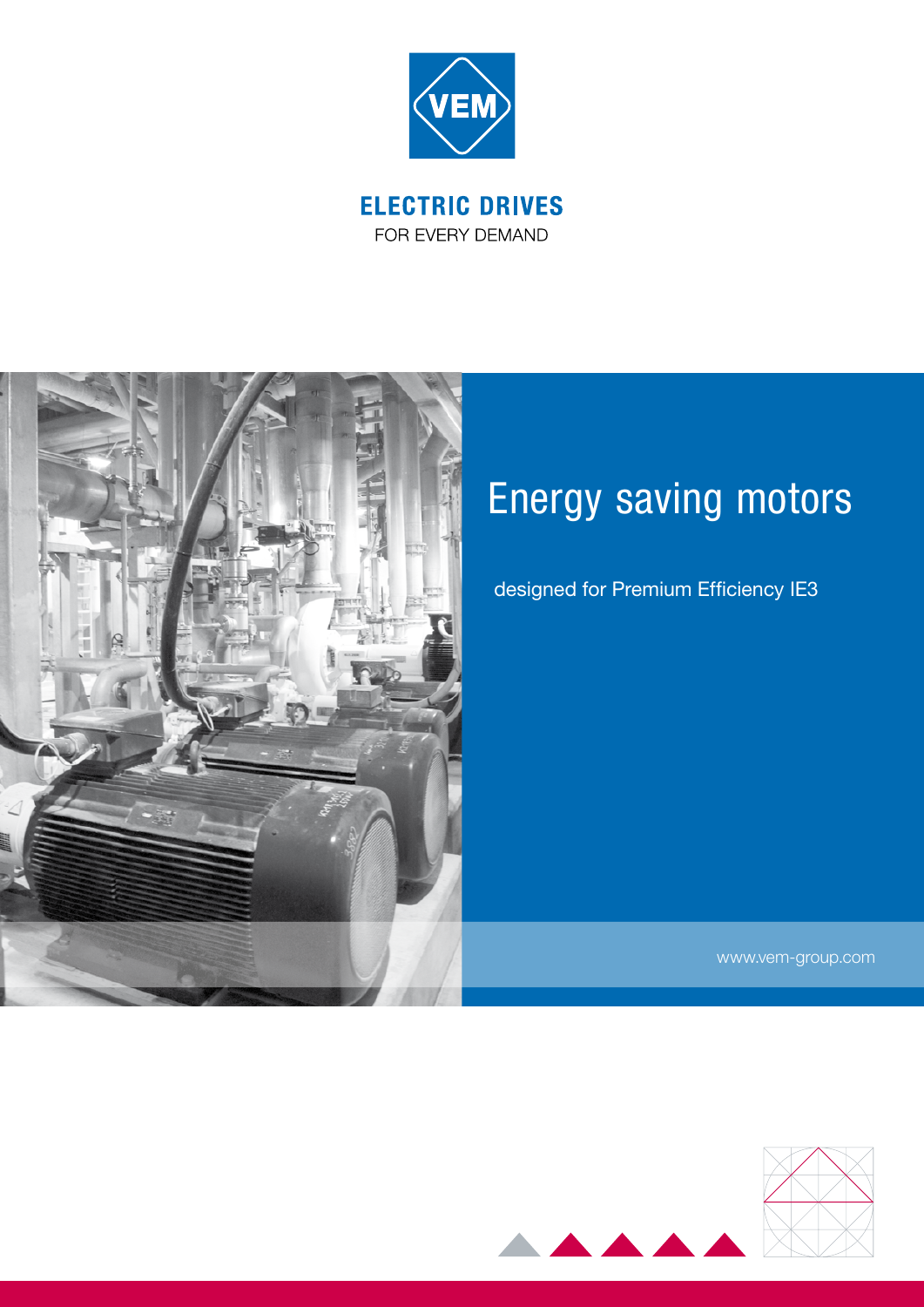

# Energy saving motors designed for Premium Efficiency IE3

Energy efficient drives for pumps, fans and compressors.

#### Economy and Ecology

Motors with high efficiency from VEM

- › lower power consumption
- › help reduce energy costs
- › comply with European
- statutory regulations
- › are suitable for retrofitting of existing plants
- › spare natural resources by increased energy efficiency.

The efficiencies of all motors of the VEM energy efficient series comply with efficiency class IE3 according to IEC/EN 60034-30-1.

#### IE3 minimum efficiencies since 01.01.2015

In the power range from 0.75 kW to 1000 kW new effi-ciency classes are valid for three-phase motors with 2-, 4-, 6- and 8-pole design according to IEC/EN 60034-30-1

# Standard Efficiency IE1 High Efficiency IE2

# Premium Efficiency IE3

These classes in connection with the new standard for testing IEC/EN 60034-2-1 replace the former EFFdesigna-tion. In addition minimum efficiencies complying with regulation (EC) no. 640/2009 (dated 22<sup>nd</sup> July 2009) and regulation (EC)  $4/2014$  (dated  $6<sup>th</sup>$  January 2014) have been effective for asynchronous motors since June 2011.

› From 16.06.2011 until 31.12.2014 only IE2-motors were allowed in the product range for standard motors.

- › And since 01.01.2015 efficiency class IE2 has been replaced by IE3 in the power range from 7.5 kW up to 375 kW
- › Efficiency class IE2 must then only be used in connection with inverter operation.
- › After 01.01.2017 the power range is extended so that motors from 0.75 upwards are included. The use of IE2-motors is still permitted in connection with inverter operation.

# Energy efficiency with expert knowledge from VEM

Energy efficient motors from VEM are based on most advanced magnet materials, a special winding design and optimised bearings and ventilation. The output correlation and motor dimensions are the same as for the existing standard motors series, so that older motors and motors already placed into production can be replaced without problems by energy saving drives. With the participation at the Voluntary Agreement between CEMEP and European Union and the "Motor Challenge Programme" of EU, VEM has documented a clear statement for energy efficiency of all VEM products. This process is continued by implementation of the directive 2009/125/EC "setting of ecodesign requirements for energy-related products" and is clearly documented by the conversion of the product range to production of electric motors with efficiency classes IE2 and IE3.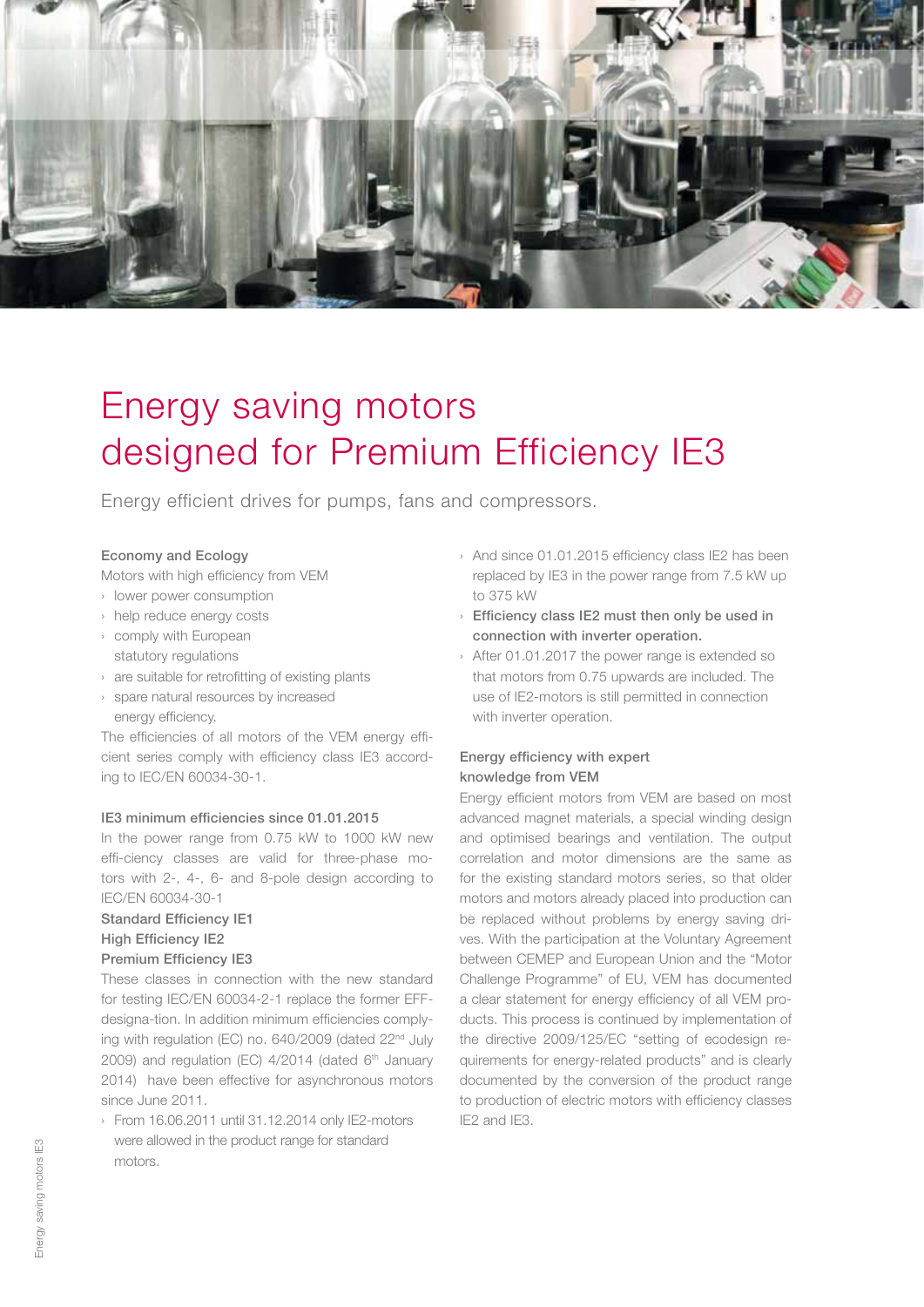

Energy-saving motors of the class Premium Efficiency IE3 are designed for universal use. They play out their strengths above all in general mechanical engineering and wherever the expected operating hours are high.

#### Series IE3-W41R

|                      | Mounting dimensions and output correlation according to DIN EN 50347          |  |  |  |  |  |  |  |
|----------------------|-------------------------------------------------------------------------------|--|--|--|--|--|--|--|
| Sizes                | 80 to 400                                                                     |  |  |  |  |  |  |  |
| Power range          | $0.75 - 710$ kW                                                               |  |  |  |  |  |  |  |
| Efficiency class     | IE3 acc. to IEC/EN 60034-30-1 in the power range 0.75710 kW,                  |  |  |  |  |  |  |  |
|                      | $2-$ , $4-$ , $6-$ and $8-pole$                                               |  |  |  |  |  |  |  |
| Type of protection   | IP 55 acc. to IEC/EN 60034-5                                                  |  |  |  |  |  |  |  |
| Type of construction | IM B3, IM B35, IM B5 and derived types of construction acc. to IEC/EN 60034-7 |  |  |  |  |  |  |  |
| Duty type            | Continuous duty, S1                                                           |  |  |  |  |  |  |  |
| Type of cooling      | IC 411 acc. to IEC/EN 60034-6                                                 |  |  |  |  |  |  |  |
|                      |                                                                               |  |  |  |  |  |  |  |

|      | 2-pole            |      |      | 4-pole           |      |      | 6-pole            |      |      | 8-pole           |      |      |
|------|-------------------|------|------|------------------|------|------|-------------------|------|------|------------------|------|------|
| kW   | Type              | η    | m    | Type             | η    | m    | Type              | η    | m    | Type             | η    | m    |
| [kW] |                   | [%]  | [kg] |                  | [%]  | [kg] |                   | [%]  | [kg] |                  | [%]  | [kg] |
| 0.75 | IE3-W41R 80 K2    | 80.7 | 15   | IE3-W41R 80 GX4  | 82.5 | 17   | IE3-W41R 90 S6    | 78.9 | 30   | IE3-W41R 100 L8  | 77   | 33.5 |
| 1.1  | IE3-W41R 80 G2    | 82.7 | 18   | IE3-W41R 90 S4   | 84.1 | 28   | IE3-W41R 90 L6    | 81   | 30   | IE3-W41R 100 LX8 | 79   | 36   |
| 1.5  | IE3-W41R 90 S2    | 84.2 | 23.5 | IE3-W41R 90 LX4  | 85.3 | 31   | IE3-W41R 100 LX6  | 82.5 | 36   | IE3-W41R 112 MZ8 | 78   | 46   |
| 2.2  | IE3-W41R 90 L2    | 85.9 | 29   | IE3-W41R 100 L4  | 86.7 | 45   | IE3-W41R 112 MZ6  | 84.3 | 50   | IE3-W41R 132 S8  | 80.5 | 65   |
| 3    | IE3-W41R 100 L2   | 87.1 | 38   | IE3-W41R 100 LZ4 | 87.7 | 50   | IE3-W41R 132 S6   | 85.6 | 70   | IE3-W41R 132 M8  | 83.5 | 70   |
| 4    | IE3-W41R 112 M2T  | 88.1 | 46   | IE3-W41R 112 M4  | 88.6 | 65   | IE3-W41R 132 M6   | 86.8 | 75   | IE3-W41R 160 M8  | 84.5 | 102  |
| 5.5  | IE3-W41R 132 S2   | 89.2 | 65   | IE3-W41R 132 S4  | 89.6 | 92   | IE3-W41R 132 MX6  | 88   | 105  | IE3-W41R 160 MX8 | 86   | 136  |
| 7.5  | IE3-W41R 132 SX2  | 90.1 | 75   | IE3-W41R 132 M4  | 90.4 | 110  | IE3-W41R 160 M6   | 89.1 | 145  | IE3-W41R 160 L8  | 88   | 155  |
| 11   | IE3-W41R 160 M2   | 91.4 | 125  | IE3-W41R 160 M4  | 91.4 | 120  | IE3-W41R 160 L6C  | 90.3 | 168  | IE3-W41R 180 L8  | 89   | 200  |
| 15   | IE3-W41R 160 MX2  | 91.9 | 145  | IE3-W41R 160 L4C | 92.1 | 175  | IE3-W41R 180 L6C  | 91.2 | 214  | IE3-W41R 200 L8  | 89.2 | 235  |
| 18.5 | IE3-W41R 160 L2   | 92.4 | 160  | IE3-W41R 180 M4  | 92.6 | 200  | IE3-W41R 200 L6   | 91.7 | 310  | IE3-W41R 225 S8  | 90.5 | 310  |
| 22   | IE3-W41R 180 M2C  | 92.7 | 214  | IE3-W41R 180 L4  | 93   | 255  | IE3-W41R 200 LX6C | 92.2 | 321  | IE3-W41R 225 M8  | 91   | 395  |
| 30   | IE3-W41R 200 L2   | 93.3 | 305  | IE3-W41R 200 L4C | 93.6 | 320  | IE3-W41R 225 M6   | 92.9 | 400  | IE3-W41R 250 M8  | 92   | 520  |
| 37   | IE3-W41R 200 LX2C | 93.7 | 310  | IE3-W41R 225 S4C | 93.9 | 365  | IE3-W41R 250 M6   | 93.3 | 545  | IE3-W41R 280 S8  | 92   | 690  |
| 45   | IE3-W41R 225 M2   | 94   | 375  | IE3-W41R 225 M4  | 94.2 | 425  | IE3-W41R 280 S6   | 93.7 | 695  | IE3-W41R 280 M8  | 92.3 | 800  |
| 55   | IE3-W41R 250 M2   | 94.6 | 510  | IE3-W41R 250 M4  | 94.6 | 550  | IE3-W41R 280 M6   | 94.1 | 815  | IE3-W41R 315 S8  | 93.8 | 1060 |
| 75   | IE3-W41R 280 S2   | 94.7 | 500  | IE3-W41R 280 S4  | 95   | 605  | IE3-W41R 315 S6   | 94.6 | 1060 | IE3-W41R 315 M8  | 94.3 | 1100 |
| 90   | IE3-W41R 280 M2   | 95   | 545  | IE3-W41R 280 M4  | 95.2 | 760  | IE3-W41R 315 M6   | 94.9 | 1100 | IE3-W41R 315 MX8 | 94.6 | 1250 |
| 110  | IE3-W41R 315 S2   | 95.2 | 750  | IE3-W41R 315 S4  | 95.4 | 760  | IE3-W41R 315 MX6  | 95.1 | 1210 | IE3-W41R 315 L8  | 94.9 | 1550 |
| 132  | IE3-W41R 315 M2   | 95.4 | 815  | IE3-W41R 315 M4  | 95.6 | 850  | IE3-W41R 315 L6   | 95.4 | 1550 | IE3-W41R 355 M8  | 95.1 | 1850 |
| 160  | IE3-W41R 315 MX2  | 95.7 | 1095 | IE3-W41R 315 MX4 | 95.8 | 1120 | IE3-W41R 355 M6   | 95.6 | 1850 | IE3-W42R 355 MX8 | 95.4 | 2200 |
| 200  | IE3-W41R 315 MY2  | 95.8 | 1200 | IE3-W41R 315 MY4 | 96   | 1250 | IE3-W41R 355 MX6  | 95.8 | 2200 | IE3-W42R 355 L8  | 95.6 | 2400 |
| 250  | IE3-W41R 315 L2   | 95.8 | 1460 | IE3-W41R 315 L4  | 96.2 | 1450 | IE3-W42R 355 L6   | 95.8 | 2400 | IE3-W42R 355 LX8 | 95.6 | 2400 |
| 315  | IE3-W41R 315 LX2  | 95.8 | 1700 | IE3-W41R 315 LX4 | 96   | 1630 | IE3-W42R 355 LX6  | 95.8 | 2400 | IE3-W42R 400 MY8 | 95.6 | 2800 |
| 355  | IE3-W41R 355 M2   | 96   | 2000 | IE3-W41R 355M 4  | 96.2 | 2150 | IE3-W42R 400 MY6  | 95.8 | 2900 | IE3-W42R 400 M8  | 95.6 | 2900 |
| 400  | IE3-W42R 355 MX2  | 95.8 | 2200 | IE3-W42R 355 MX4 | 96   | 2400 | IE3-W42R 400 M6   | 95.8 | 2900 | IE3-W42R 400 MX8 | 95.6 | 3100 |
| 450  | IE3-W42R 355 L2   | 95.8 | 2445 | IE3-W42R 355 L4  | 96   | 2500 | IE3-W42R 400 MX6  | 95.8 | 3100 | IE3-W42R 400 L8  | 95.6 | 3400 |
| 500  | IE3-W42R 355 L2   | 95.8 | 2445 | IE3-W42R 355 L4  | 96   | 2500 | IE3-W42R 400 L6   | 95.8 | 3400 |                  |      |      |
| 560  | IE3-W42R 400 M2   | 95.8 | 3000 | IE3-W42R 400 M4  | 96   | 2900 |                   |      |      |                  |      |      |
| 630  | IE3-W42R 400 MX2  | 95.8 | 3200 | IE3-W42R 400 MX4 | 96   | 3100 |                   |      |      |                  |      |      |
| 710  | IE3-W42R 400 L2   | 95.8 | 3450 | IE3-W42R 400 L4  | 96   | 3400 |                   |      |      |                  |      |      |



Please refer to our catalogues for technical details. The catalogues are available in printed or in digital version on DVD. They are also available in the internet.